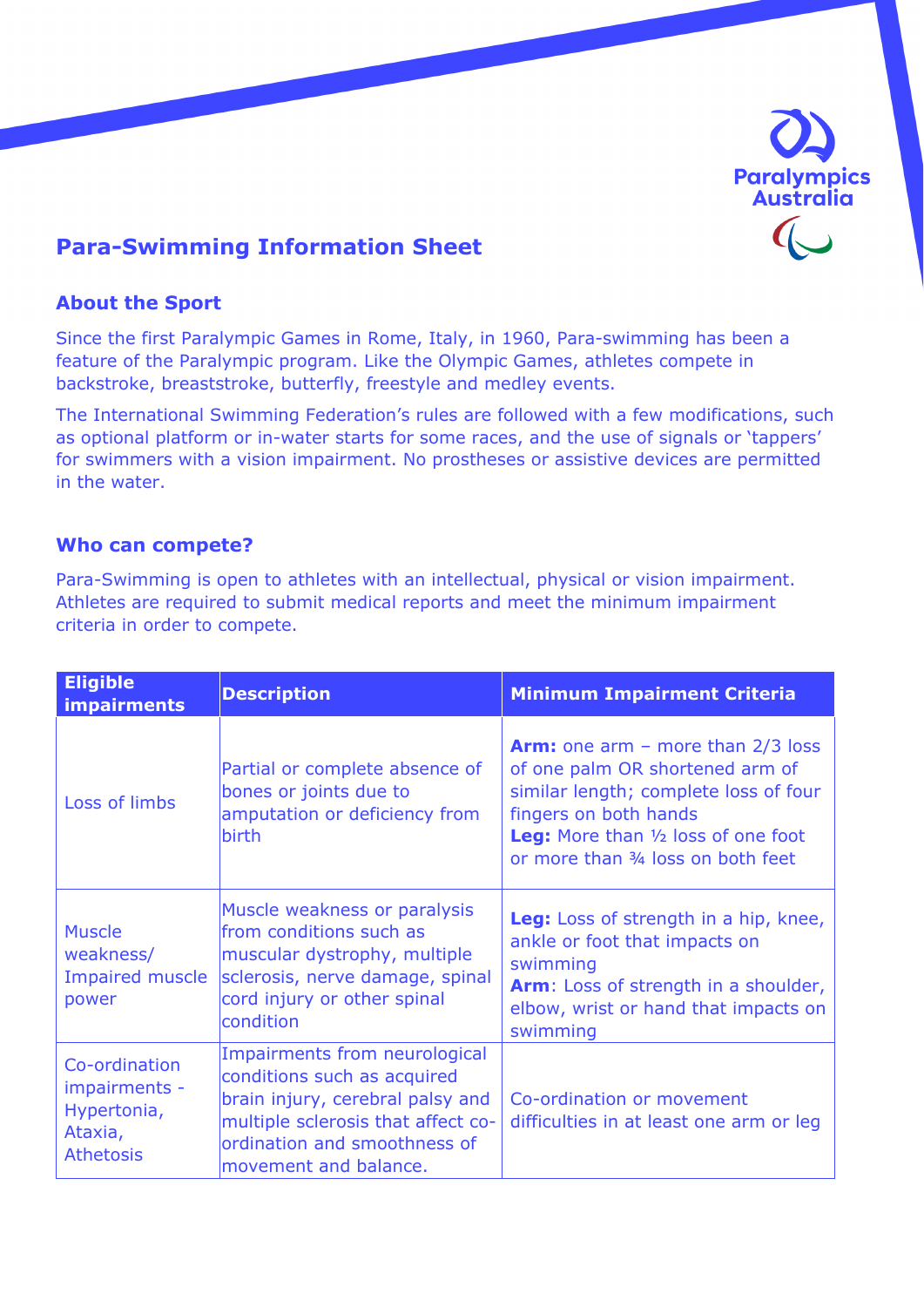| Restricted joint<br>movement/<br>Impaired passive<br>range | Restricted movement or<br>tightness in a joint/s from<br>conditions such as joint fusions<br>and other restricting conditions.                            | Joint movement restriction in one<br>major joint that impacts on<br>swimming                                                                        |
|------------------------------------------------------------|-----------------------------------------------------------------------------------------------------------------------------------------------------------|-----------------------------------------------------------------------------------------------------------------------------------------------------|
| <b>Short Stature</b>                                       | Reduced standing height and<br>limb length from conditions<br>such as achondroplasia or other<br>conditions that affect growth.                           | Height less than or equal to 145cm<br>(males) / 137cm (female)                                                                                      |
| Leg length<br>difference                                   | Significant difference in leg<br>length due to a deficiency at<br>birth or trauma.                                                                        | The difference must be at least<br>20cm between both legs                                                                                           |
| <b>Intellectual</b><br>Impairment                          | 18.                                                                                                                                                       | An IQ of 75, and impairments in adaptive behaviour (conceptual,<br>social and practical skills) - that is observed before the athlete is aged       |
| <b>Vision</b><br>Impairment                                | Impairment of the eye<br>structure, optic nerves or<br>pathways, or vision area of the<br>brain, resulting in a loss of<br>vision in both eyes. Caused by | Visual acuity loss in both eyes (how<br>far they can see) with best<br>corrected vision. Vision is less than<br>or equal to 6/60 (log MAR 1.00); or |
|                                                            | conditions such as albinism,<br>macular degeneration, macular<br>or cone rod dystrophy and<br>retinitis pigmentosa.                                       | Visual field restriction in both eyes<br>(how wide they can see) of less<br>than 40 degrees diameter with best<br>corrected vision.                 |

# **Para-Swimming Sport Classes**

The prefix for each class identifies the stroke;

- **S** denotes the class for freestyle, backstroke and butterfly
- **SB** denotes the class for breaststroke
- **SM** denotes the class for individual medley

| <b>Sport Classes</b>                       | <b>Description (Guide Only)</b>                                                                                                                                                                                                                                     |  |
|--------------------------------------------|---------------------------------------------------------------------------------------------------------------------------------------------------------------------------------------------------------------------------------------------------------------------|--|
| Swimmers with a <b>Physical Impairment</b> |                                                                                                                                                                                                                                                                     |  |
| S1, SB1, SM1                               | Swimmers who have significant movement difficulties in arms, legs<br>and trunk. Swimmers use a wheelchair for everyday mobility.<br>Swimmers start in the water for all strokes, use assistance for water<br>exit and entry and complete all strokes on their back. |  |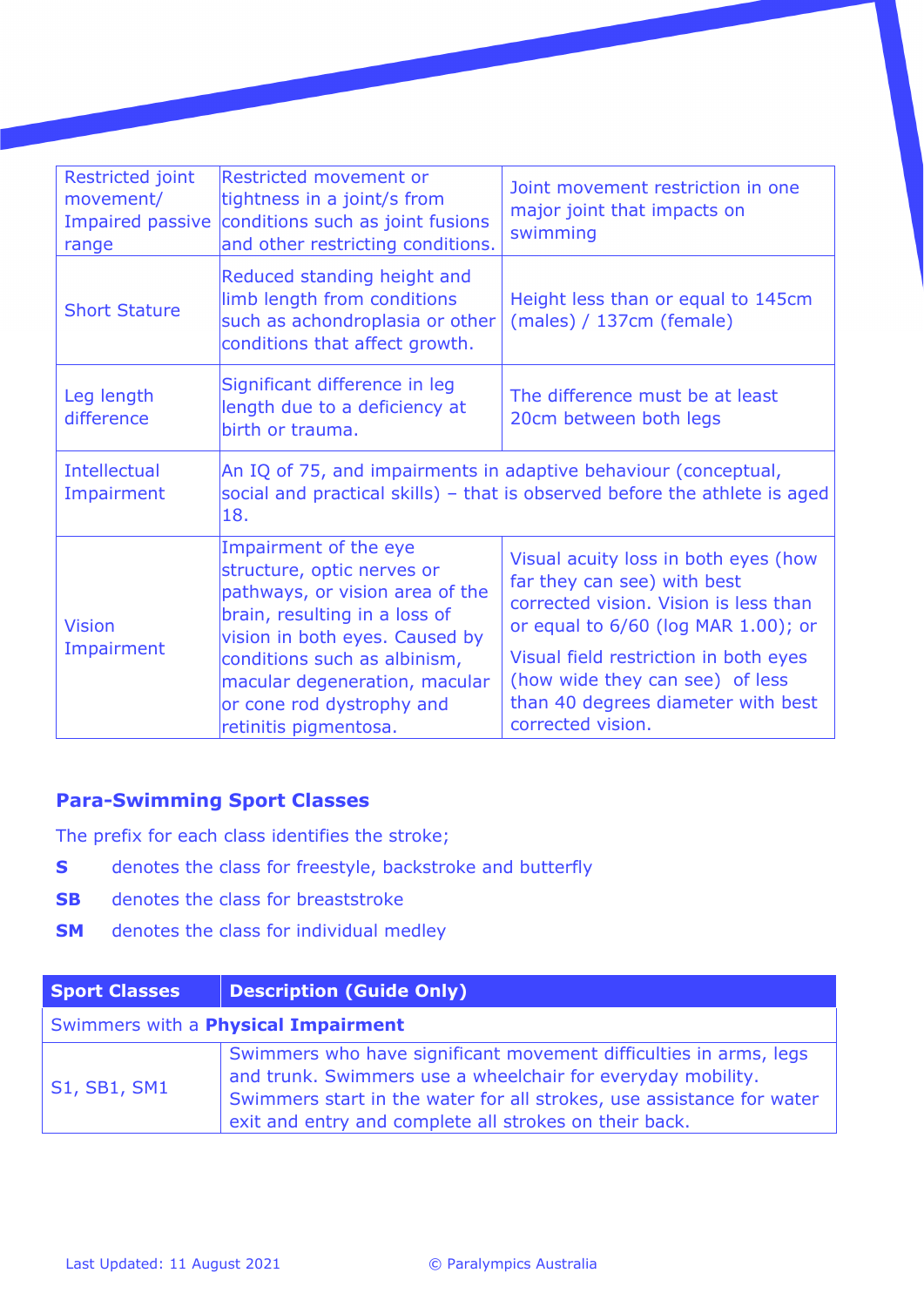| <b>S2, SB1, SM2</b> | Swimmers have significant movement difficulties in arms, legs and<br>trunk, but with more propulsive ability in arms or legs than S1<br>swimmers. Swimmers use water starts and assistance with water<br>entry.                                                                                 |
|---------------------|-------------------------------------------------------------------------------------------------------------------------------------------------------------------------------------------------------------------------------------------------------------------------------------------------|
| S3, SB2, SM3        | Swimmers with some arm movement but with no use of their legs or<br>torso; or swimmers with significant restrictions in all four limbs.<br>Swimmers use water starts and assistance in the water.                                                                                               |
| S4, SB3, SM4        | Swimmers with good use of arms and some hand weakness with no<br>use of their torso or legs; swimmers with significant limb loss to<br>three or four limbs. Swimmers usually start in the water.                                                                                                |
| <b>S5, SB4, SM5</b> | Swimmers with good use of arms, but no torso and leg movement;<br>swimmers with some limb loss in three or four limbs. Some<br>swimmers may start in the water and may have difficulty holding<br>good body position in the water.                                                              |
| S6, SB5, SM6        | Swimmers with short stature; swimmers with good arms, some torso<br>and no leg movement; swimmers with significant impairment down<br>one side of their body (limb loss or co-ordination difficulties).                                                                                         |
| S7, SB6, SM7        | Swimmers with short stature; good arms and torso control and some<br>leg movement; or swimmers with co-ordination difficulties or limb<br>loss down one side of the body.                                                                                                                       |
| <b>S8, SB7, SM8</b> | Swimmers with full use of their arms and torso with good hip<br>and some leg movement; or swimmers with limb loss of two limbs;<br>swimmers without the use of one arm. Swimmers use regular starts,<br>strokes and turns and may have some difficulties with timing of their<br><b>strokes</b> |
| <b>S9, SB8, SM9</b> | Swimmers with weakness, limb loss or co-ordination difficulties in<br>one arm or leg only. Swimmers use regular starts, strokes and turns,<br>but have some difficulties in applying even power to the water                                                                                    |
| S10, SB9, SM10      | Swimmers with minimal impairment that affects one joint, usually<br>their foot or hand. Starts, turns and strokes are smooth and fluid.                                                                                                                                                         |

| Swimmers with a Vision Impairment |                                                                                                                                                                                                                                                |
|-----------------------------------|------------------------------------------------------------------------------------------------------------------------------------------------------------------------------------------------------------------------------------------------|
| S11, SB11, SM11                   | Swimmers who are blind. Swimmers must wear blacked out goggles<br>for competition and use a tapper as they approach the end of the<br>pool. Swimmers often count strokes to know the length of the lane<br>and anticipate turns.               |
| S12, SB12, SM12                   | Swimmers who have very low vision in both eyes either in how far<br>they can see (visual acuity <2/60; LogMAR 1.5-2.6 inclusive) or how<br>wide they can see (visual field <10 degrees diameter). Swimmers<br>have the option to use a tapper. |